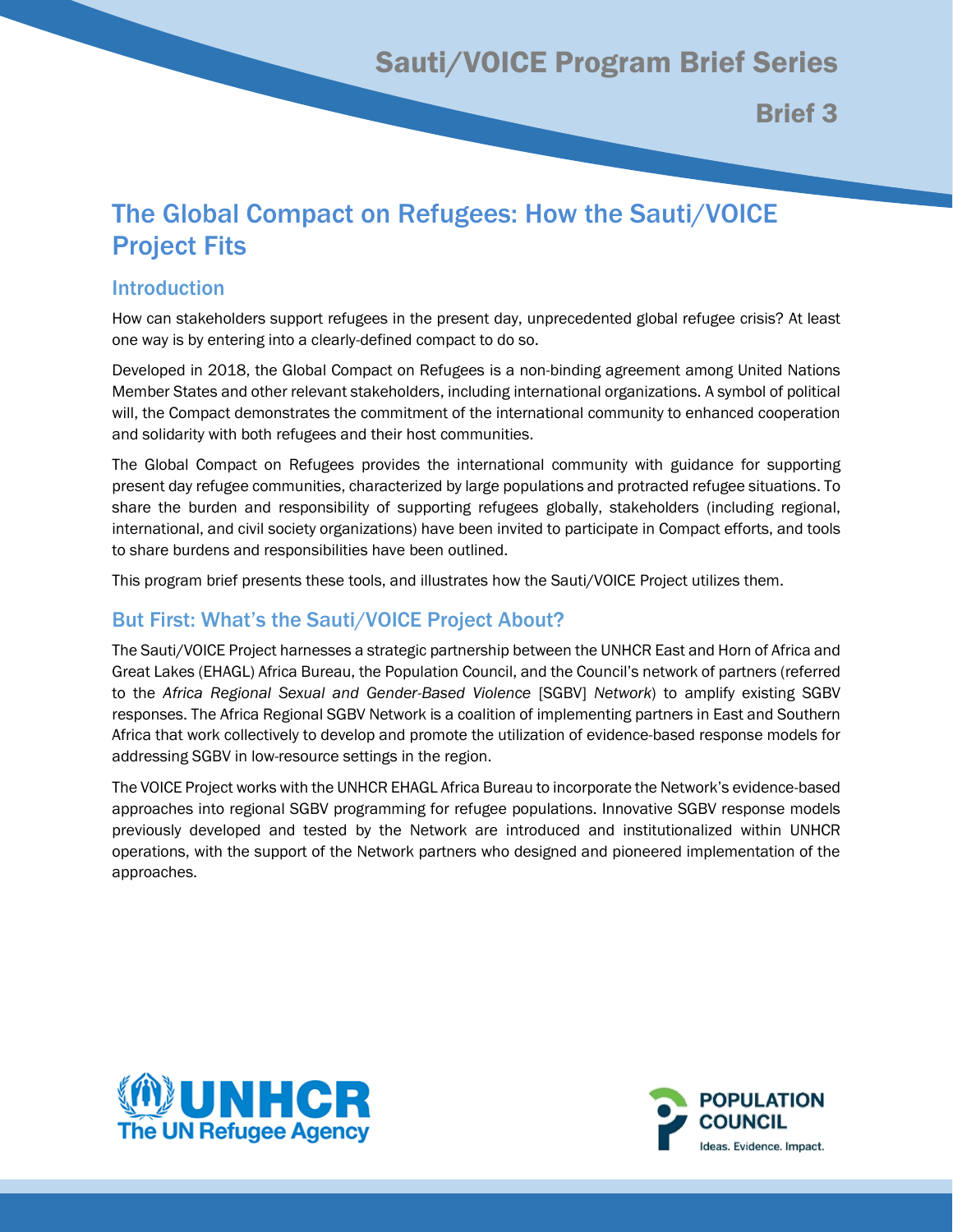With its exclusive focus on SGBV on refugee settings, the VOICE Project is in direct alignment with the Global Compact on Refugees, which places an emphasis on the gender-related barriers, including SGBV, confronted by women and girls in refugee situations and promotes the adoption and implementation of policies and programs to empower women and girls in refugee and host communities.

While recognizing the importance of a women- and girlcentered approach, the Compact does not ignore men and boys and the need for addressing their concerns as



well. Similarly, the VOICE project maintains a focus on men and boys as well: all of its interventions are designed to directly respond to, or to meaningfully involve, men and boys alongside women and girls.

## Sauti/VOICE: A Perfect Fit for the Global Compact on Refugees

Existing tools for effecting burden- and responsibility-sharing under the Global Compact include: a multistakeholder and partnership approach, funding and effective and efficient use of resources, along with data and evidence. The tools align with the Sauti/VOICE project's implementation approach.

#### A Multi-Stakeholder and Partnership Approach

Sauti/VOICE exemplifies a multi-stakeholder and partnership approach, founded upon a Technical Cooperation Agreement between the UNHCR EHAGL Africa Bureau and the Population Council in 2014, and brought into operation through the *Africa Regional SGBV Network* and UNHCR implementing partners, with the UNHCR EHAGL Africa Bureau playing a critical supportive and catalytic role.



Under the Compact, civil society organizations are called upon to contribute to community needs and strengths assessments, and to capacity-building. Comprising multiple civil society organizations, the *Africa Regional SGBV Network* under the VOICE Project provides "South to South" technical support: southern-based CSOs help build the capacities of UNHCR implementing partners in the South to integrate proven SGBV responses within their operations, by training them in the implementation of specific SGBV models, carrying out intervention monitoring, and through continuous troubleshooting remotely and in-person. Additionally, South-South

exchange and learning each occur through periodic regional learning meetings convened by the UNHCR EHAGL Africa Bureau and the Population Council, for UNHCR implementing partners and Network partners alike.

Refugees and host communities are meaningfully engaged in these activities. Both refugee and host community members are engaged in SGBV training sessions (as providers, for instance), and most interventions are situated in locations with access to both populations, ensuring that refugees and host community members alike are reached with SGBV intervention information, products, and services.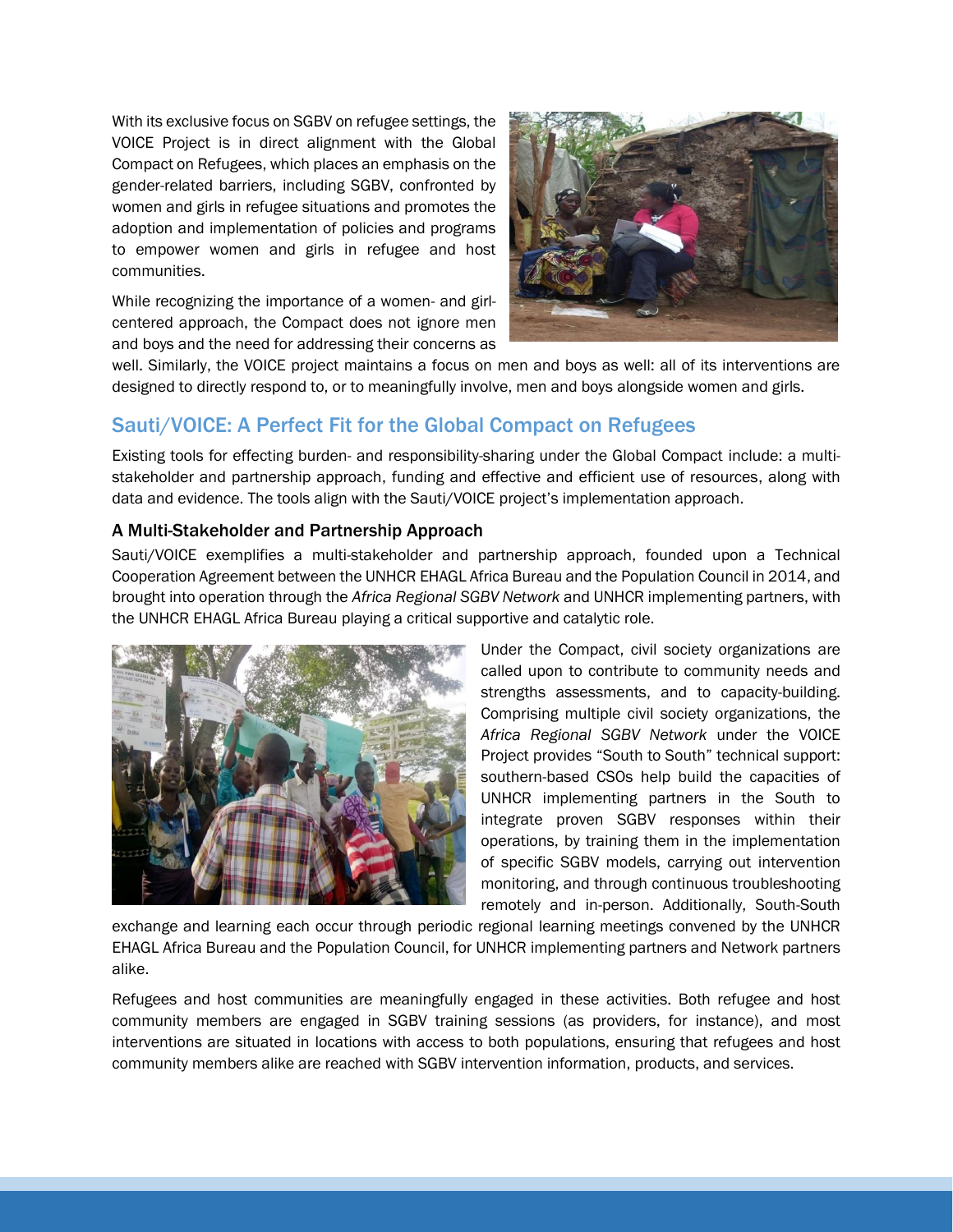#### Funding and Effective and Efficient Use of Resources

Successful implementation of the Global Compact on Refugees is dependent on funding, and one approach of the Compact is to engage non-traditional donors, including development actors. The *Africa Regional SGBV Network* provides financial support for UNHCR implementing partners' establishment of tested SGBV interventions, and for Network partners' technical assistance for this process. Seed funding is issued to UNHCR implementing partners for intervention implementation costs, or (in the case of costly interventions) to support key components of interventions. In addition, periodic regional convenings to foster South-South learning, exchange, and capacity-building between UNHCR implementing partners are financed by the VOICE Project.

#### Data and evidence

The SGBV response models implemented by UNHCR implementing partners through the VOICE Project are backed by data and evidence: Each has been tested under the Africa Regional SGBV Network and shown to be feasible and effective. While the VOICE Project focuses on implementation and scale-up (rather than on research), data and evidence are still a critical part of the project. With technical support from the Population Council, comparable monitoring data for every SGBV intervention are collected systematically over time. As recommended by the Compact, these data are helping determine intervention effects, identify predicaments and appropriate solutions, collate good practices and lessons, and inform SGBV program and policy development.

## Getting the Word Out

To further popularize the Global Compact on Refugees and to garner additional support from development partners for the Compact's goals, the UNHCR EHAGL Africa Bureau and the Population Council co-convened a satellite session at the 2019 Sexual Violence Research Initiative (SVRI) Forum in Cape Town, South Africa on October 25, 2019. With over 6,000 members, SVRI is one of the largest global networks for advancing research on violence against women (VAW) and violence against children (VAC), and other forms of violence driven by gender inequality. SVRI brings together a diverse group of figures aiming to achieve a world free of VAW and VAC through improved practices and prevention programs informed by evidence, with a focus on low- and middle-income countries. The global SVRI network hosts the SVRI Forum (an international conference) every two years, convening SGBV experts from all over the world.

The UNHCR-Population Council satellite session at the 2019 SVRI Forum featured the Global Compact on Refugees and showcased the Sauti/VOICE project as an illustration of partnerships that the Compact aims to achieve. The financial contribution of the Sauti/VOICE project is being documented by the first Global Refugee Forum (in 2019) as a contribution for advancing the Compact's objectives, by broadening the base of support for refugees and host communities.